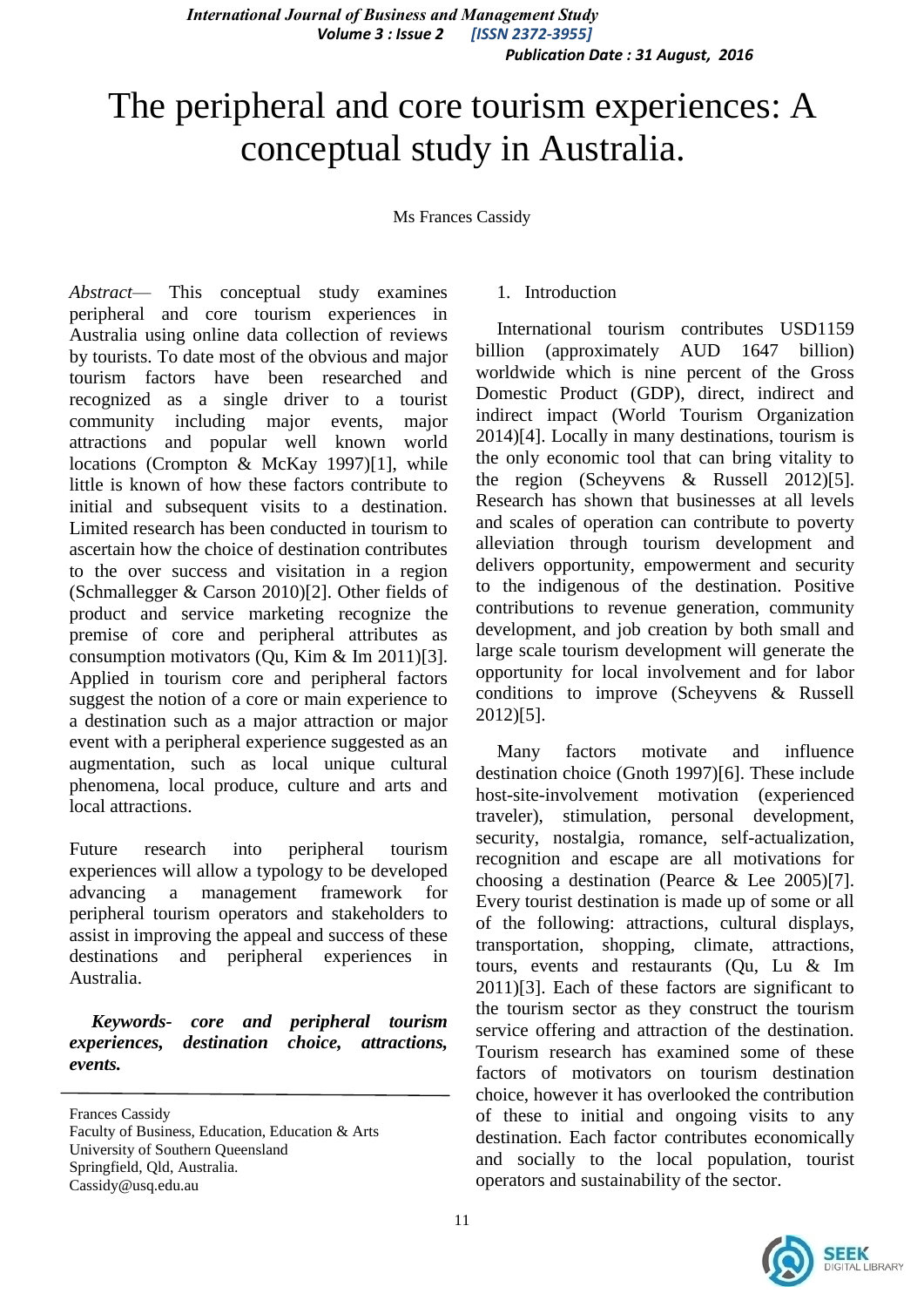Other fields of product and service marketing recognize the premise of core and peripheral attributes as consumption motivators (Qu, Kim & Im 2011)[3]. Applied in tourism core and peripheral factors suggest the notion of a core or main experience to a destination such as a major attraction or major event with a peripheral experience suggested as an augmentation such as local unique cultural phenomena, local produce, culture and arts and local attractions. The contribution of these peripheral experiences that are isolated from the core have on the overall tourism choice, visitation patterns and economic wellbeing of tourism is unknown and seldom researched. Moreover, the promotional emphasis, marketing funding and success of any campaigns for these peripheral experiences by tourism marketing and operators is little known. These peripheral experiences may offer exciting and unique aspects desired by tourists while not being the primary motivator of destination choice initially may in fact motivate repeat visitation. So what role do peripheral experiences play in destination choice?

The Macquarie dictionary defines core as the central, innermost, or most essential part of anything. In this study, it will relate to the central economic hub of a destination. The dictionary defines peripheral as the external surface or outside of a body. In this study the peripheral will be that which is not core.

Future research will typologies peripheral tourism factors using lifecycle positioning, push and pull factor analysis and tourist preference evidence, this study aims to regroup and define a classification system for peripheral experiences. Once the destination experience typology is narrowed to clearly identify peripheral experiences, this research will identify what role they play in choice and develop a framework that best supports the development and marketing of these experiences for local and economic regional tourism sustainability.

Examining and classifying the role of peripheral tourism experiences and understanding how these destinations are chosen is essential to build the context for examination. In many instances destinations are chosen for what 'pulls' the tourist to the destination such as the external forces of the destination attributes (Chan & Baum 2007)[8] or what is 'pushing' them into making destination travel decisions which include internal, psychological forces (Yoon & Uysal

2005)[9]. These push and pull factors work together with the destination attributes stimulating and reinforcing these inherent experiences. The pull factors are the concrete factors of a destination with the push factors focusing on the marketing and promotion support for the destination pushing the client.

Weaver and Lawton's (2015)[10] research found that destination pull factors can be categorized into the following: geographical proximity to markets; accessibility to markets; availability of attractions; cultural links; availability of services; affordability; peace and stability; a positive market image and protourism policies which go further to enhance attraction to the destination (Hede & Jago, 2005)[11].

Butler (1980)[12] developed what is known as the Butler Sequence or destination lifecycle which proposes that tourist destinations tend to experience five distinct stages of growth (i.e. exploration, involvement, development, consolidation, stagnation) under free market and sustained demand conditions and these can be applied to tourist engagement with the destination. It should be noted that this is one of the most cited and applied models within the field of tourism studies and will assist in positioning core and peripheral experiences.

2. Literature review

A number of studies have been undertaken into the development of core and peripheral destinations and tourism in Australia (Schmallegger & Carson 2010)[2] and in islands (Cassidy 2012)[13]. In many areas, tourism development in third world countries has come about on an ad hoc basis with little thought given to local society or the expectations of the traveler. Scheyvens and Russell (2012)[5] note that tourism is not a practice of the indigenous, but of large corporations making as much money as possible in ways which may not be compatible with balanced development. The large corporations are looking at maximizing profit and this may conflict with peripheral community living.

The complexity of destinations, their development, planning, marketing and management is an issue that has intrigued researchers for some time and significant literature has emerged that examines elements of the destination. For example, destination planning and development of facilities has been examined by Ness, Aarstad, Haugland and

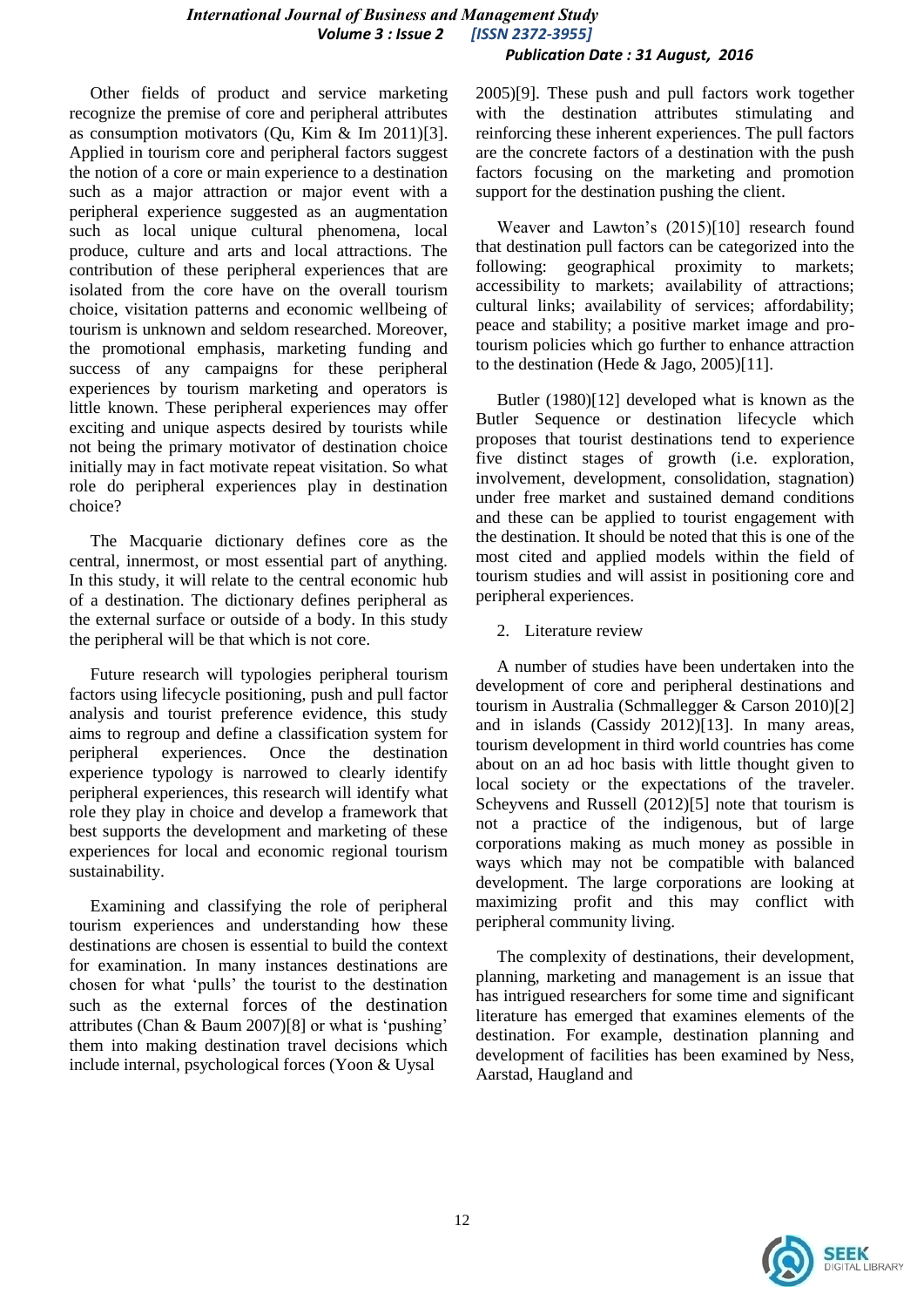Gronseth (2013)[14] who explored the content of network connections between destinations, referred to as bridge ties, and how such ties facilitate destination development. Other researchers have examined aspects of destination marketing including Murdy and Pike (2012)[15]. Some research has also been conducted into examining destinations as an experience provided for tourists (Cassidy & Brown 2010)[16].

While acknowledging that extensive research has been undertaken into many of the central issues that pertain to destination growth and evolution, the development needs of peripheral regions remains an issue that warrants additional investigation from several perspective's; the views of local stakeholders as to the form and rate of development, and the types of touristic experiences that potential visitors to these regions may wish to experience.

There was research undertaken in the 70s into the development of mass tourism and how destinations develop over time and go through a destination lifecycle. Cohen (1972)[17] researches the two images which have been predominant in the sociology of tourism. They being that the tourist is superficial or in later years a contemporary pilgrim. He considers that they are both at a disadvantage as they talk about the general or mass tourist only.

While Plog (1974; 2001)[18,19] developed a psychographic scale used to differentiate traveler types such as organized mass tourists, individual mass tourist, the explorer and the drifter. He particularly researched mass tourism in developing countries and developed the personality scale to help explain why destinations rise and fall in popularity. In particular he researched the tourists' personality characteristics to determine their travel patterns and preferences.

Dann (1977)[20] considered the motivations to travel together with the push and pull factors in destination choice and concluded the escape motivation was important and the travelling enhanced the ego of the traveler. Yoon and Uysal (2005)[9] researched tourist motivations and push and pull factors in relation to the satisfaction experienced and associated it with destination loyalty. They found that there was a correlation between destination loyalty and it is positively affected by tourist satisfaction with their experiences. While Chan & Baum (2007)[8] also researched motivations they

were the motivations of ecotourists staying in an ecolodge and they found there was a correlation between motivation factors and push and pull factors. They also developed a typology for ecotourists. McKercher and de Cros (2002)[21] explored cultural tourism and developed a typology for the cultural tourist.

This conceptual study examines peripheral tourism experiences in Australia using online data collection of reviews by tourists. What is it that 'pulls' a tourist to a destination or experience? This research will contribute to the understanding of destination marketing and the destination attributes that require emphasis.

Butler (1980)[12] explored the concept of a tourist area cycle of evolution and suggested that destinations go through several stages of development and that this would have managerial implications. The stages are exploration, involvement, development, consolidation, stagnation or rejuvenation. This theory is known as the Butler Lifecycle.

The early research also explored the motivations to travel and the resident's attitude to tourists visiting their destination (Doxey 1975)[22]. More recent research explores the impact of destination development on many levels and asks the question, "Does tourism consume places?" (Hall, Harrison, Weaver & Wall 2013)[23]. Their research suggests that tourism development is a means to provide value to lands that are otherwise perceived as waste, unproductive or peripheral. The economic growth of peripheral economies was researched by Chaperon and Bramwell (2013)[24] and Seetanah (2011)[25] and found the tourism significantly contributes to the economic growth of the peripheral economies. While Cassidy and Brown (2010)[16] researched the most important influences on the decision to visit peripheral islands and found that climate and reputation of the holiday destination were important.

A destinations image is very important and can be a contentious issue. Nadeau, Heslop O'Rielly and Luk (2008)[26] found that despite the positive image of the Nepalese indigenous the respondents to their research had a less positive image of the country itself. In comparison Hede & Jago (2005)[11] found that most attendees at a special event had a more favorable opinion of the destination after the event than prior. To enhance the image of a destination customer relationship marketing (CRM) creativities are progressively being used

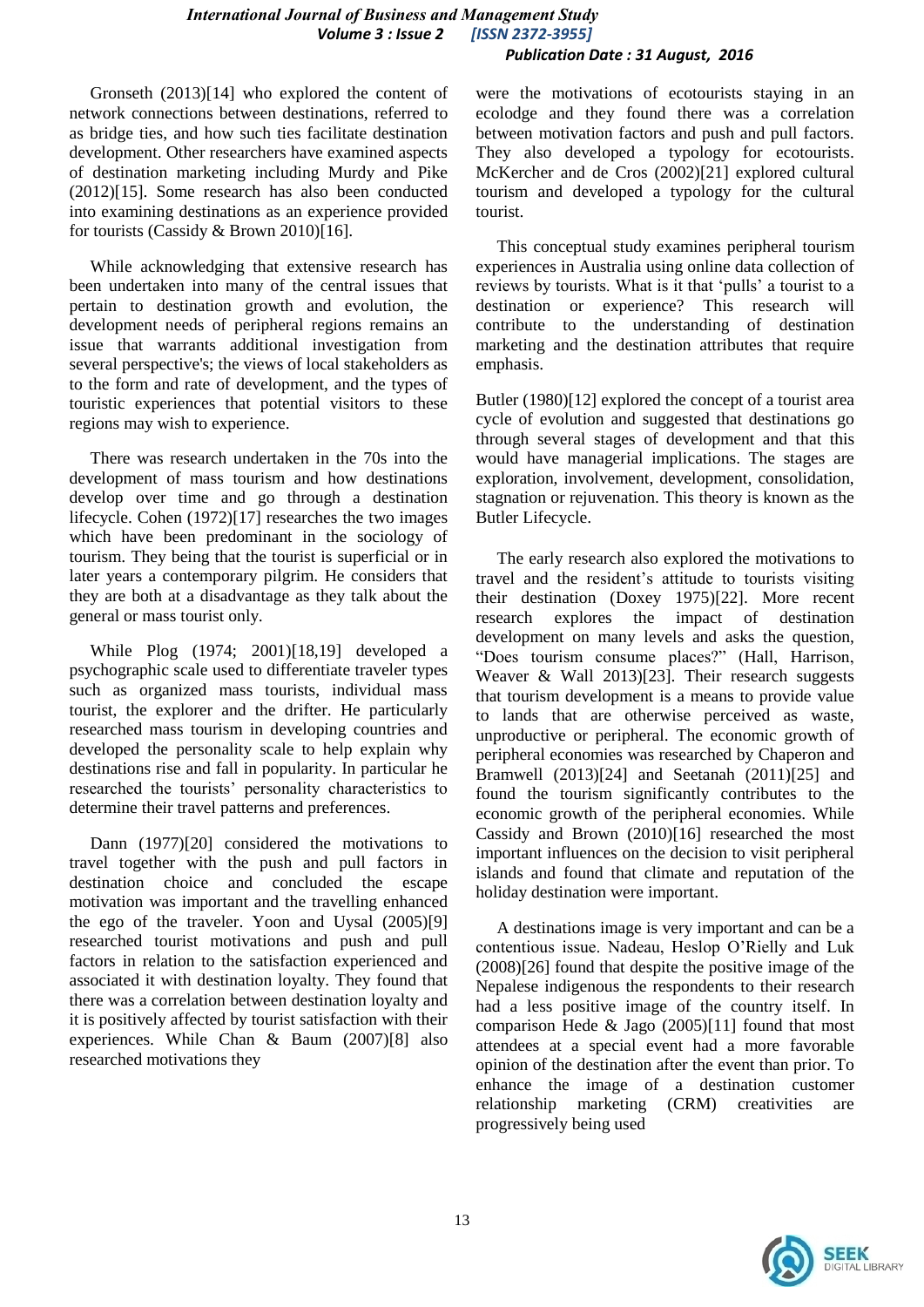by business in an attempt to encourage brand loyalty to encourage repeat purchases. Murdy and Pike  $(2012)[15]$  and Qu, Lo and Im  $(2011)[3]$  suggest that the key goals of CRM are to create and enhance brand loyalty, increase customer retention and stimulate repeat purchases. By growing customer loyalty, value is added to the life of the customer and reduces the overall cost of marketing.

3. Core aspects

Papatheodorou (2004)[27] introduced the notion of core offering and infrastructure. Fashionable wanderlust and sunlust core resorts and attractions emphasised the establishment of infrastructure (roads, airports and accommodation) and facilities (banks, hospitals, restaurants) within a densely built environment and destinations. These resorts focused on being easily accessible and offering experiences advancing major market potential. They also ensured timetabled or regular services offered by well-known airlines and their subsidiaries to also support market development (Papatheodorou 2004)[27]. The resort was seen as the core and the other factors the peripherals.

4. Peripheral apsects

Peripheral locations can be identified within a global scale, continents, and countries and within regions. These peripheral locations may be disadvantaged as they are isolated from economic centers and from the main population base and are often costly to visit needing a sea journey or additional air services (Chaperon & Bramwell 2013)[24]. Hence, the peripheral areas maybe disadvantaged economically due to their distance from the core destinations that are the centers of wealth, local markets and economic leakages (Seetanah 2011[25]; Stoffelen & Vanneste 2015)[28].

# 5. Methodology

The purpose of this conceptual study is to identify what are peripheral experiences and events of tourism and to identify the role of core and peripheral tourism experiences on destination choice. Online data collection of reviews by tourist was obtained by referring to 'Tripadvisor'.

One of the most iconic things about Australia are the many 'Big Things' you will suddenly come upon while driving, with most of them

being in Queensland. A few of these 'Big Things' were reviewed in Tripadvisor such as; The Big Banana (NSW), The Big Pineapple (QLD), The Big Trout (NSW), The Big Merino (NSW), The Big Cane Toad (QLD) and The Big Orange (QLD), to name a few. Many of these big structures are now used as Tourist Information Centers. There were many hundreds of comments to be read with many travelers making comments such as; "...we were passing through so thought we'd stop", "it was on the way", "we were driving right past", "good place to stop and let the kids let off some energy".

These comments tend to suggest that the traveler did not have these experiences as a core tourism experience but rather as a peripheral experience, one that just happened on the way to their core destination or core experience.

However, when reviewing comments on such experiences as the Cellar Door Wine Festival (SA), the Perth Food and Wine Expo (WA), the Brisbane International (QLD) and the Darwin Food and Wine Festival (NT) the majority of reviews indicated that these were the core experiences they sought. A minor number of reviewers indicated that they only found out about the events when they arrived at the destination. The majority used these events as the main reason for choosing the destination. From these comments it appears the event was the core experience for the travelers and the destination was secondary.

However, any written piece is open to interpretation and it is suggested that further research is undertaken by interviewing travelers on these key points in relation to peripheral experiences. Then a typology of peripheral tourists can be developed advancing a management framework for peripheral tourism operators and stakeholders to assist in improving the appeal and success of these destinations and peripheral experiences.

#### References

- [1] J.L. Crompton and S. L. McKay, "Motives of visitors attending festival events," Annals of Tourism Research, vol. 24(2)(3), 1997, pp. 425- 439.
- [2] D. Schmallegger and D. Carson, "Is tourism just another staple? A new perspective on tourism in remote regions," Current Issues in Tourism, vol 13, 2010, pp. 201-221.
- $[3]$  H. Qu, L. H. Lo, and H. H. Im., "A model of destination branding: Intergrating concepts of branding and destination image." Tourism Management, vol. 32, 2011, pp. 465-476.